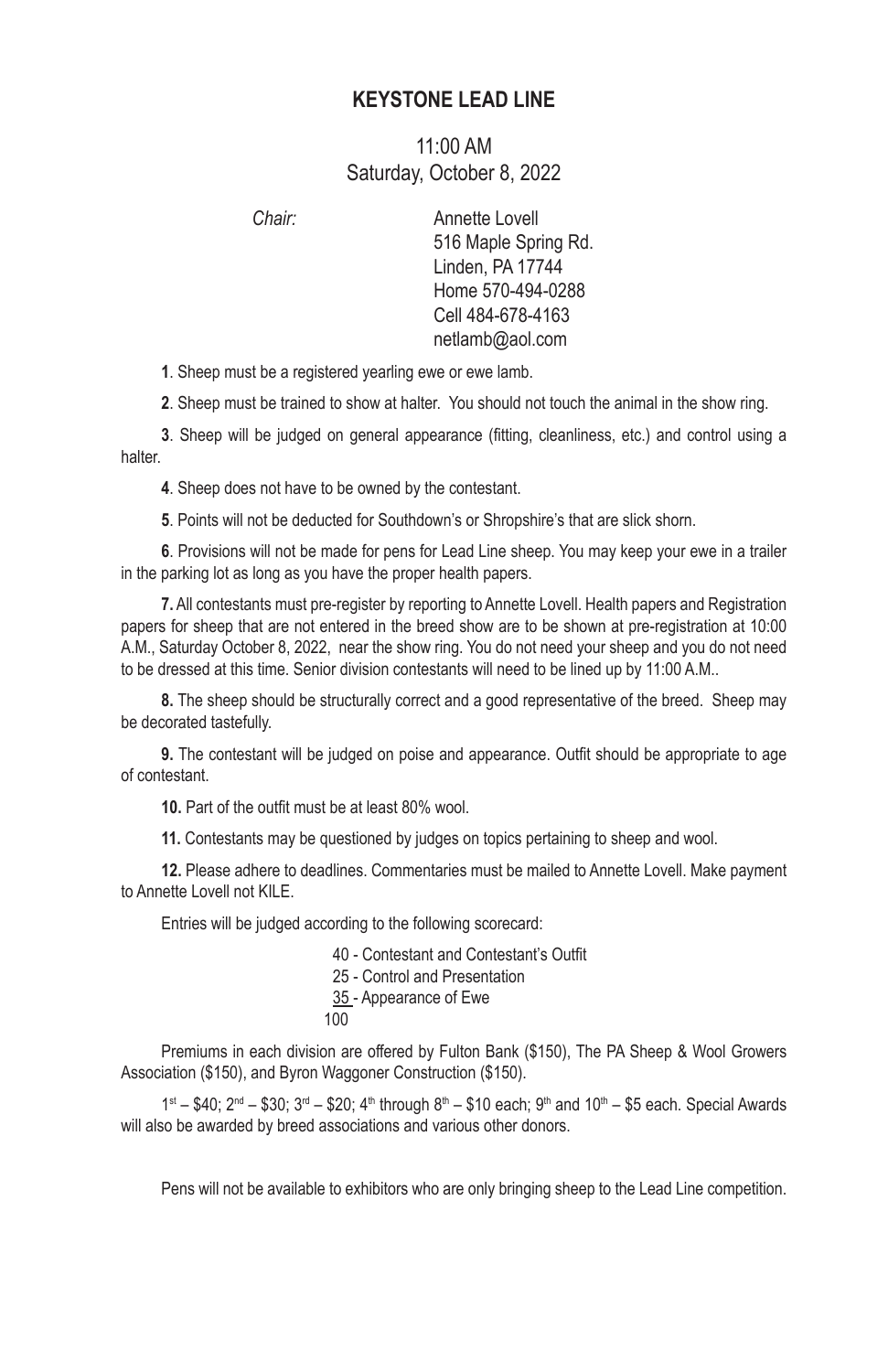## KEYSTONE INTERNATIONAL LIVESTOCK EXPOSITION

Theme: BE EWE

APPLICATION FOR KEYSTONE LEAD LINE 11:00 a.m., SATURDAY, OCTOBER 8, 2022

| NAME:                   |                 |  |
|-------------------------|-----------------|--|
| <b>ADDRESS:</b>         |                 |  |
| CITY:                   | STATE: ZIPCODE: |  |
| TELEPHONE NUMBER:       |                 |  |
| <b>EMAIL ADDRESS:</b>   |                 |  |
| AGE ON OCTOBER 8, 2022: |                 |  |

COMPLETE APPLICATION, ENCLOSE \$6.00 ENTRY FEE

MAKE CHECK PAYABLE AND MAIL BY SEPTEMBER 15, 2022, TO: ANNETTE LOVELL : 516 MAPLE SPRING RD, LINDEN PA 17744, phone Cell: 484-678-4163 (CAN TEXT THIS NUMBER)

ALL CONTESTANTS MUST REPORT TO ANNETTE LOVELL AT 9:00 A.M. SATURDAY, OCTOBER 8, 2022, NEAR THE SHOW RING TO PRE-REGIS-TER. AT THIS TIME BRING YOUR HEALTH PAPERS AND REGISTRATION PAPERS FOR SHEEP THAT ARE NOT ENTERED IN THE SHOW. YOU DO NOT NEED YOUR SHEEP AND YOU DO NOT NEED TO BE DRESSED AT THIS TIME.

The lead line will not start before 11:00 a.m. .

Contestants T-shirt size: Adult size \_\_\_\_\_\_\_\_\_\_\_\_\_\_\_or Youth size

Extra t-shirts can be purchased for \$10.00: size